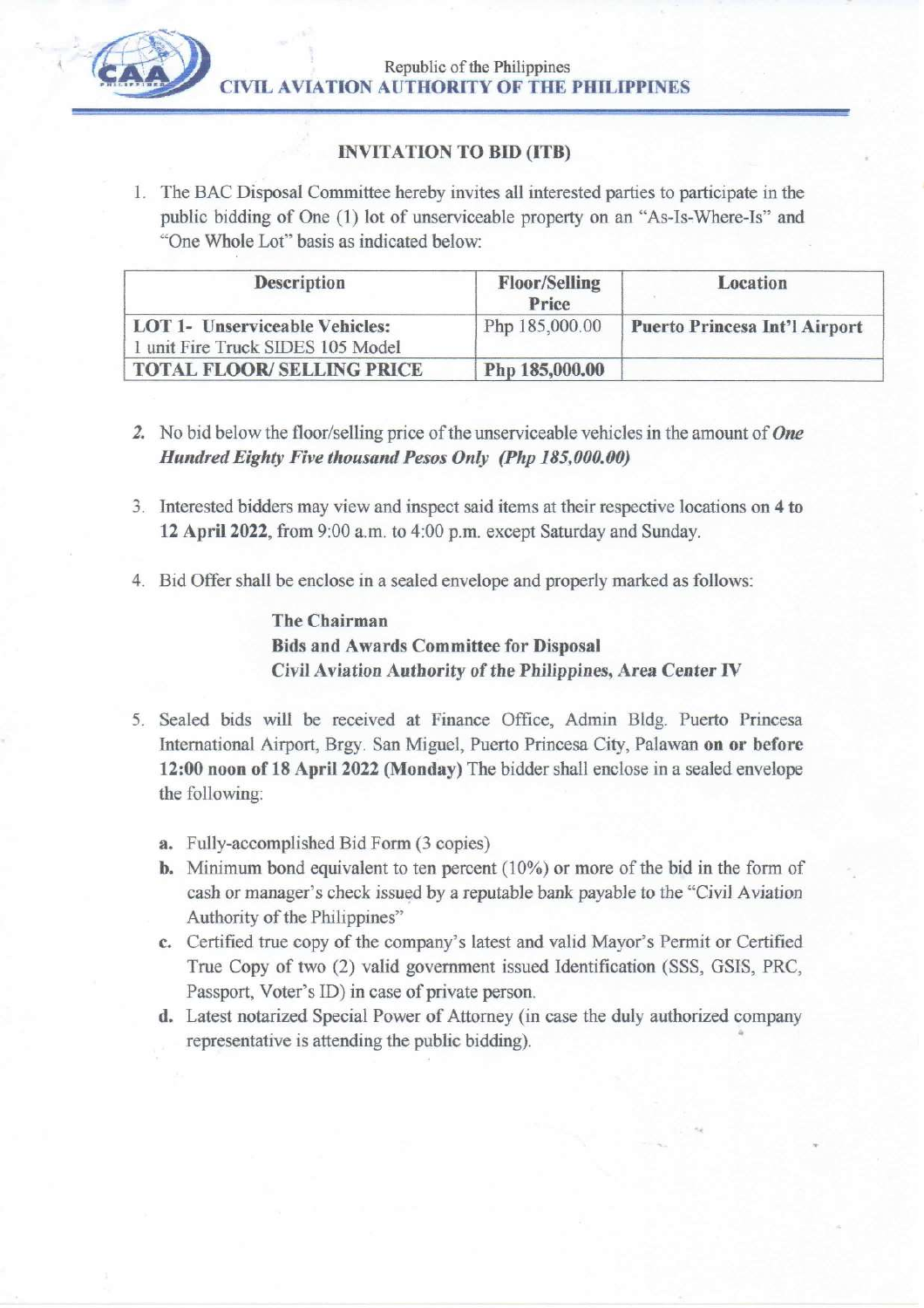

Republic of the Philippines **CIVIL AVIATION AUTHORITY OF THE PHILIPPINES** 

### **INVITATION TO BID (ITB)**

- 6. The bidder, company owner or his/her duly authorized company representative must be present during the opening of the bids at the given address otherwise, his/her envelope shall not be opened.
- 7. The bid shall be declared void if it does not comply with the requirements mentioned in item nos. 2, 3, 4, 5 and 6.
- 8. All offers shall be stated in words and in figures. In case of discrepancy, the amount in words shall prevail.
- 9. Opening of bids will be held 19 April 2022 at exactly 1:00 p.m onwards at the Admin Conference Room, Puerto Princesa International Airport, Puerto Princesa City, Palawan.
- 10. The bond, as well as any unopened bid envelopes, will be returned to the nonwinning/disqualified bidder/s right after the award.
- 11. Upon determination of the awardee, the bid bond shall be considered as partial payment and the difference between such payment and the offered bid price shall be paid in cash or check. Full payment shall be made within five (5) working days upon the receipt of the notice of award.
- 12. The ten percent (10%) bond shall be forfeited if full price is not paid by the winning bidder within the prescribed period stated in the NOA.
- 13. Claiming:
	- a. Claims shall be made only by the awardee or his authorized representative after full payment as evidenced by CAAP official receipt. It shall be claimed thru the Supply/ Property Officer of the Airport where the property is situated.
	- b. Claims shall be made only during government official working hours.
	- c. Claims shall be made within the period of seven (7) working days upon receipt of the Notice to Claim. If the awardee failed to claim the property within the stipulated period, the awardee shall then be charge with storage fee and other incidental expenses. If the property remains unclaimed for the period of three (3) months, the ownership of the awarded property shall be reverted back to CAAP. CAAP shall then have the right to dispose the property to whatever manner the Committee identifies as deemed most advantageous to the office.
- 14. This ITB will be posted in at least seven (7) days at CAAP Area IV Airports conspicuous places, bulletin boards and CAAP website on or before 30 to 31 March 2022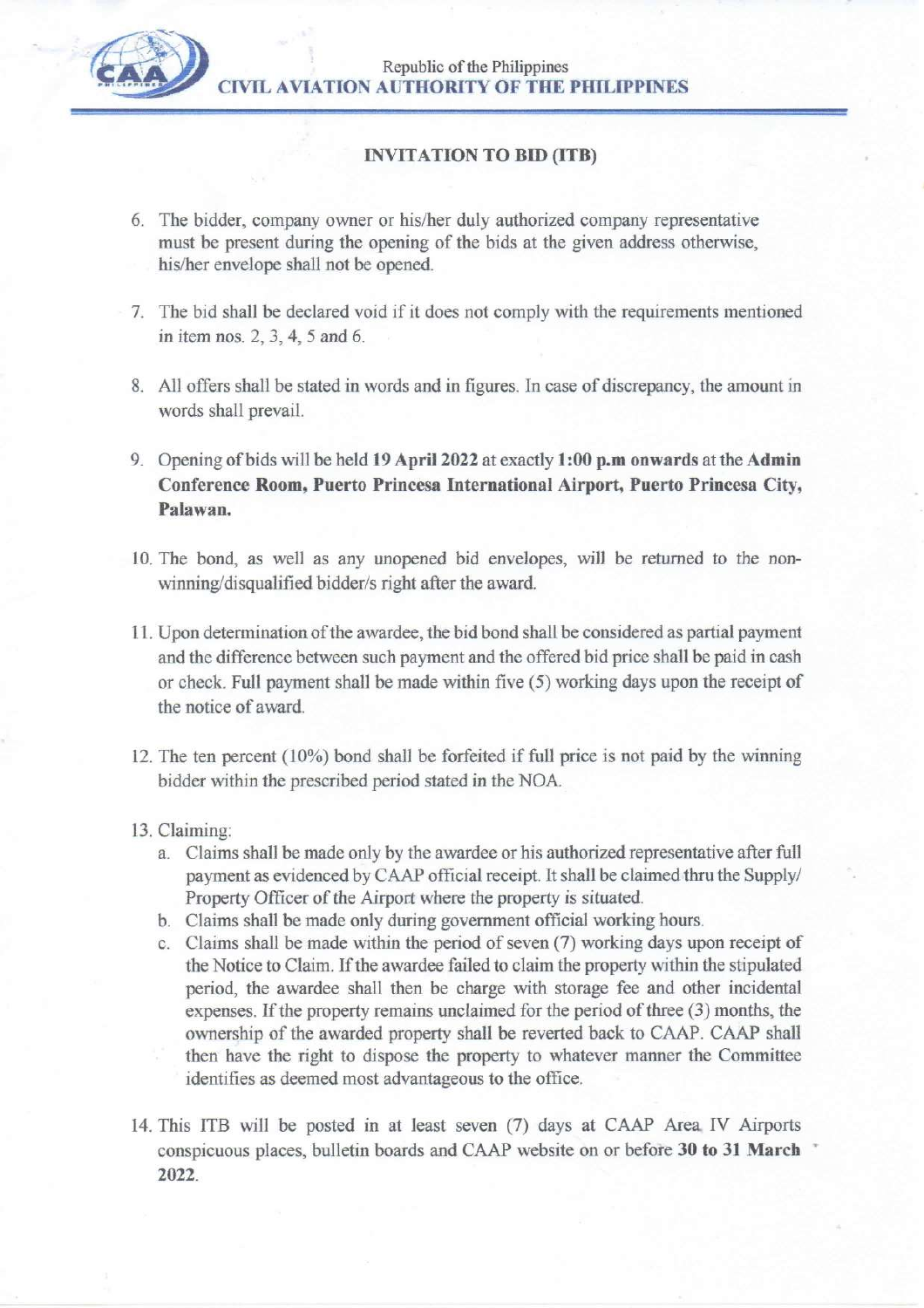

Republic of the Philippines<br>CIVIL AVIATION AUTHORITY OF THE PHILIPPINES

# **INVITATION TO BID (ITB)**

15. The BAC Disposal Committee reserves the right to reject any or all of the bids with or without cause, to annul the bidding process, to waive in them and the bidder whose bid the most advantageous to the government.

E E. MARIÑAS

**CRHIST** The Chairman Bids and Awards Committee for Disposal CAAP, Area Center IV